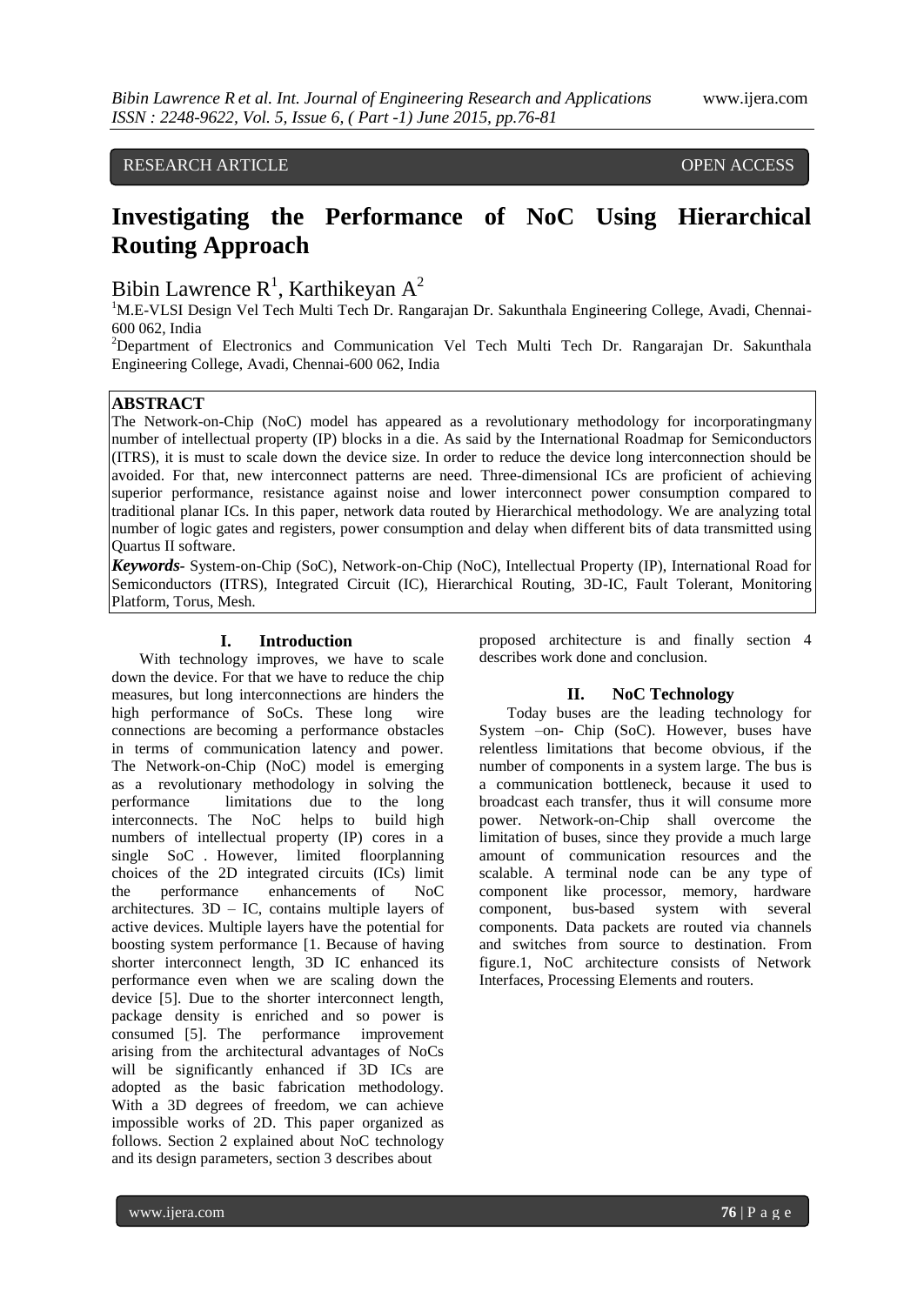

### **2.1 Network Interface**

Different terminals with different interfaces shall be connected to the network. The network uses a specific protocol and all traffic on the network has to comply to the format of this protocol. In order to allow for different resources to connect to the network, the network interface can be divided into a resource independent part (NI) and a resource dependent part (Resource NI).

#### **2.2 OSI Layers**

International Standards Organization (ISO) established the Open Systems Interconnection (OSI) model to define networks. It gives an idea to organize the network components. Network-on-chip also uses the same protocol like OSI model.

- Physical: It defines connector and interface specifications, as well as the medium requirements. Electrical, mechanical, functional specifications are provided for sending a bit stream on a computer network.
- Data link: This filmaffords error detection and control across a single link (single hop).
- Network: It gives end-to-end multi hop data communication. This layer is responsible for data packets forwarding.
- Transport: Connection-oriented services over multiple links e.g., ordering of packets, error free connection.

### **2.3 Performance Metrices**

The topology of an interconnection network is specified by a set of nodes  $N^*$  connected by set of channels C. Messages originate and terminate in a set of terminal nodes N, where

$$
N \in \mathbb{N}^* \tag{1}
$$

Each channel  $c = (x, y) \in C$  connects a source node y, where  $x, y \in N^*$ . The channel contains number of parallel signals which is described by its width  $w_c$  or  $w_{xy}$ . The channel's source node is

represented by  $s_c$  and destination node is represented by  $d_c$  Its frequency  $f_c$  or  $f_{xy}$  is the rate at which bits are transported on each signal. Its latency  $t_cort_{xy}$ , is the time required for a bit to travel from x to y. Usually the latency is directly related to the physical length of the channel,  $l_c = vt_c$  by a propagation velocity v. The bandwidth of the channel is  $b_c = W_c$  $f_c$ .

#### Path

A path is an well-organized set of channels  $P =$  ${c1, c2...cn}$ . The length or hop count of a path is |P|. A minimal path from node x to node y is a path with the smallest hop-count. Thecollection of least paths between x and y is denoted  $R_{xy}$ . The diameter  $H<sub>max</sub>$  is the largest least hop count over all pairs of terminal nodes. The averagesmallest hop count  $H_{min}$ is defined as the average hop count of all sources and destinations.

$$
H_{\min} = \frac{1}{N^2} \sum_{x, y \in N} H(x, y)
$$
 (2)

The physical distance of the path is

$$
D(P) = \sum_{c \in P} l_c \tag{3}
$$

The dealy of the path is

$$
t(P) = D(P)/v \tag{4}
$$

# Throughput

The throughput of a network is the data rate in bits per second that the network accepts per input port. The ideal throughput is defined as the throughput assuming a perfect routing and flow control. Maximum throughput occurs, when channel of the nework becomes saturated.

#### Latency

The latency of the network is the time required for a message to traverse a network, from the time the head arrives at the input port to the time when the tail of the message departs the output port.Latency depends not only on topology, but also on routing, flow control and the design of the router.

# **III. Related Work**

In this paper, we proposed new architecture and hierarchical routing algorithm used. And we calculated delay, power dissipation, total logic elements and total registers for 8 bit, and 32 bit data using Quartus II software and tabulated the results.

# **3.1 Hierarchical Routing**

This paperused new logical mechanism called as Cluster Based Hierarchical Routing (CBHR) to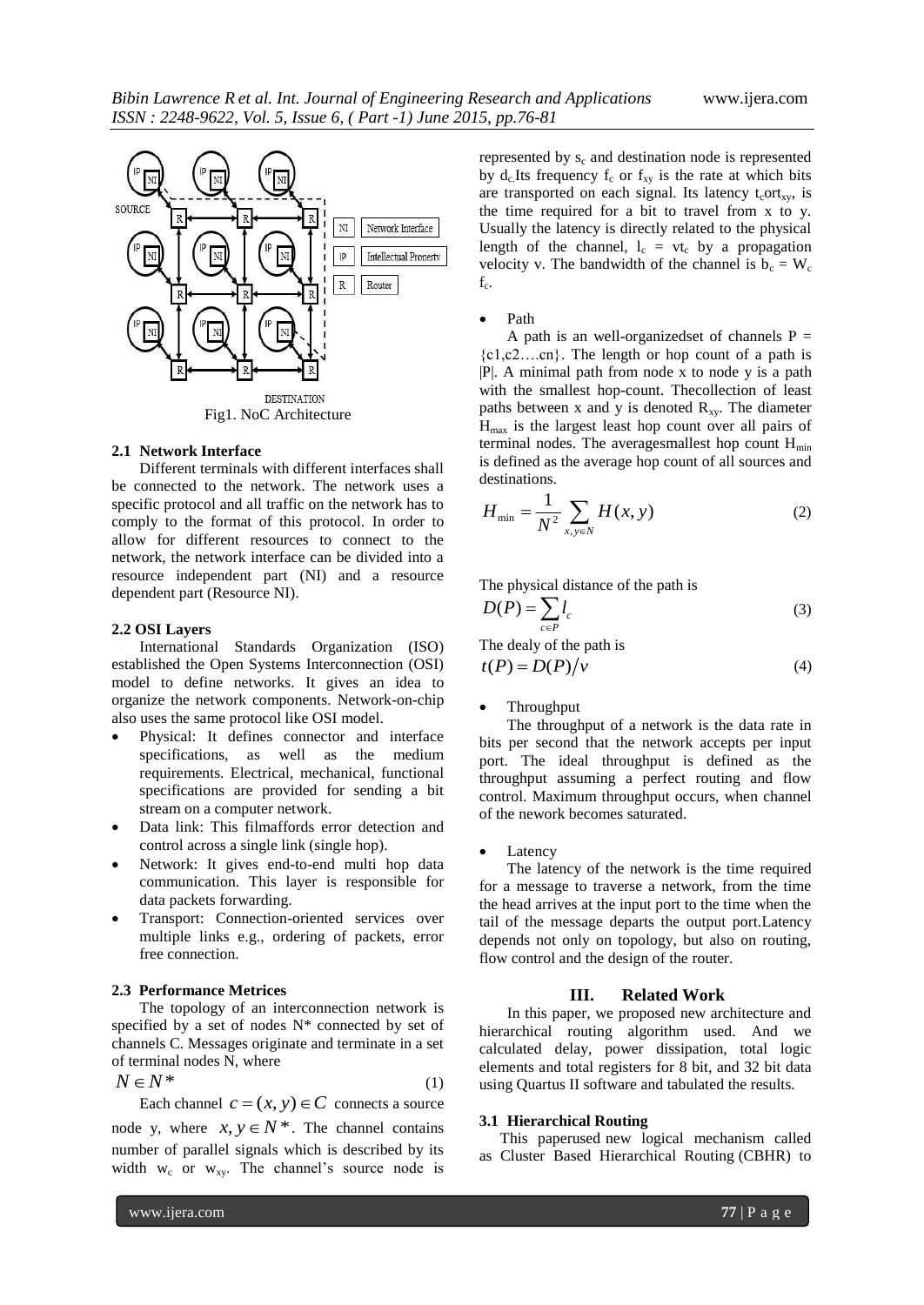improve the efficiency of NoC. This algorithmembraces the following steps [8]:

- $\triangleright$  The first step is, the total network is separated by different clusters of same or different sizes.
- $\triangleright$  Second step is providing algorithm for same or different clusters for routing (local or global).
- $\triangleright$  The third step is change router's working function regarding local or global routing.

From figure.2, we can understand the concept of Hierarchical routing.



Fig2.CBHR Concept in NoC Architecture

#### **3.2 Proposed Architecture**



Fig3. Proposed New Architecture

Figure.3 shows the proposed architecture. Let us consider "S" be the source of the network. Each node in the network consists of four buffers. Buffer is a temporary storage device. Four buffers are taken with 'n' length. Let n1, n2, n3, n4...are name of the buffers. Each buffer stores four bits, eight bits, sixteen bits and thirty two bit data. These 'n' length buffers are linked to the router to handle the data or store the data. Suppose for counter 1, the buffer "n1" with  $\int$ <sup>th</sup> length is exceeded by the data is transfer to the buffer 'n2'. 'n2' will receive the data until it got

filled, once "n2" is filled, it sends the control to the 'n3' buffer. When 'n3' is full, it will be transferred to the buffer 'n4'. For counter 2, from source 'S' it splits into three buffers. Since it's following the FIFO queuing the output data from the buffer 'n1' in counter 1 is goes to the buffer "n1" in counter 2. The same steps are repeated here. For counter 3 also, the same steps follows. For counter 4, from three routers two other routers are created.

In all the four counter steps, the data of the fourth buffer that is 'n1' is the same (not changed). So we can stop using the additional 'n1' buffer. Instead of using 'n1<sup>th'</sup> buffer, we can use 'shared memory'. So when 'n3' filled by 90% atleast, the data is transferred to the shared memory. By following the above steps as an algorithm, a router can achieve less dropping values. So one can achieve greater through put in the NoC"s since dropping value and through put have the indirect relation. Further, all the buffers connected to the router are harmonized to the clock with respect to the time along with the shared memory.We are synchronizing with shared memory to achieve smaller area and great speed in the NoC"s.

# **3.3 FIFO Queue**



Fig4. FIFO Architecture

First in First Out (FIFO) is used as buffering element or queuing element. FIFO queuing method consists of number of buffers to store data. For example, figure. 4shows that, this FIFO architecture contains 4 bit data. So there are four buffers required. The first input is fills the first row. To give next input, the last column input is shifted to the next row"s first buffer. Likewise the other remaining rows are getting filled. Thus stores the data. Size of the FIFO is depends upon the amount of data necessary to buffer. The size of the FIFO is determined by the worst case scenario for the data transfer.

For worst case scenario, difference between the data rate between write and read should be maximum. So data rate of read operation is the number of idle cycles and for read operation, there is no idle cycle. For write operation the data rate will be. Data rate  $=$  Number of data  $*$  rate of clock.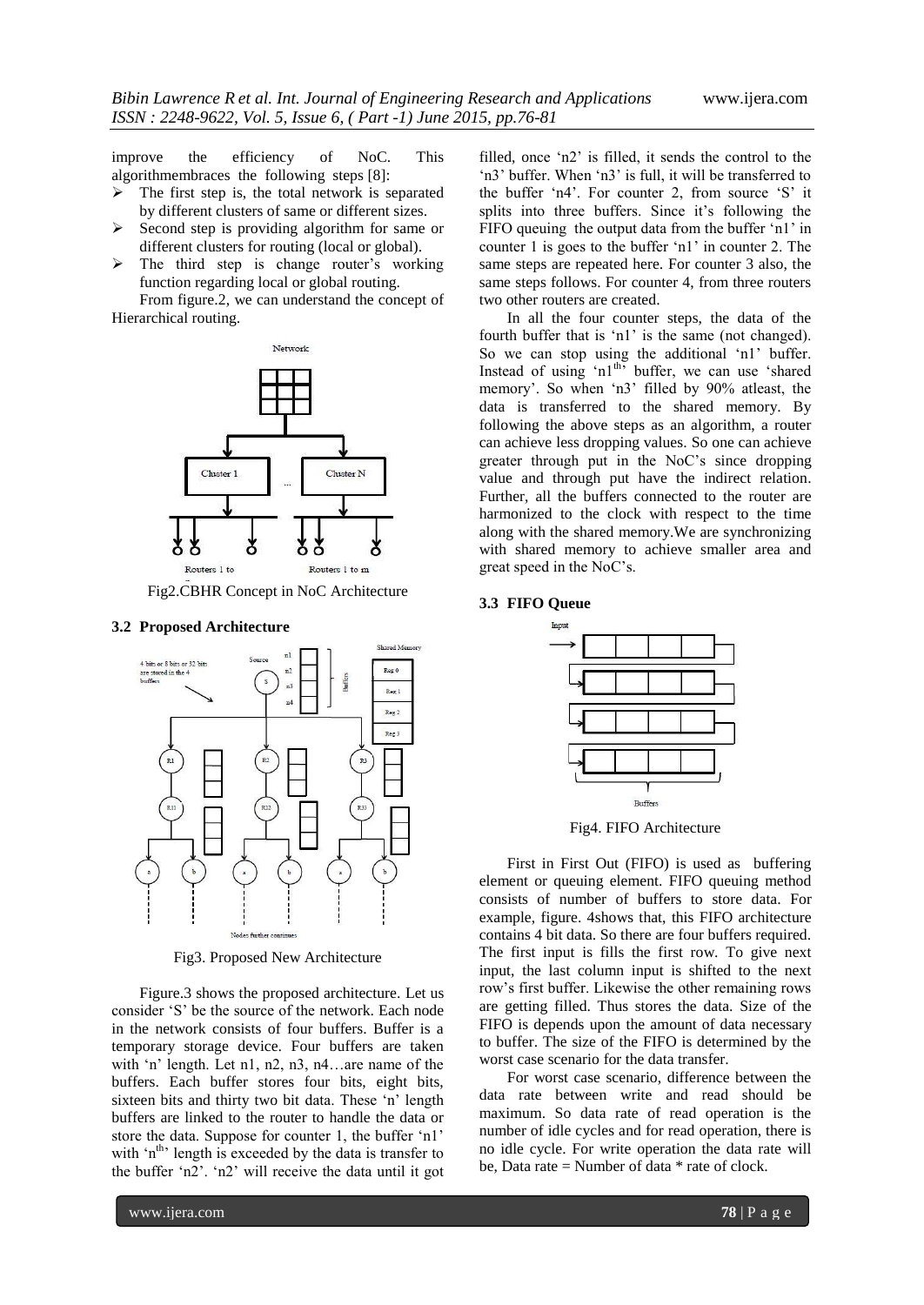# **IV. Workdoneand Conclusion 4.1 8 Bit Data**

Output waveforms of 8 bit data shown in figure 5(a),5(b),5(c). the clock tree synthesis, timing analysis summary, total number of registers and power analysis summary are shown in figure 6,7,8.



Fig 5(a).Output Waveform for 8 bit data



Fig 5(b).Output Waveform for 8 bit data



Fig 5(c).Output Waveform for 8 bit data

# **4.2 Clock Tree Synthesis**

Standard Clock Tree Synthesis engines are driven by timing closure and, hence, are not PVT (process/voltage/temperature) variation aware. They are used to fix setup/hold violations by adjusting the clock skew, adding, removing, and swapping buffers, or exploiting different clock wire lengths and levels

and so on. As a result, the skewsensitivity with respect to PVT variations cannot be kept low, since it has several contributors originating from different physical phenomena.



Fig 6.Output Waveform for Clock Tree Synthesis

# **4.3 Timing Analysis**



Fig 7.Simulated Result for Timing Analysis

The timing analyzer window helps to know the worst case delay. timing analysis is the methodical analysis of a digital circuit to determine if the timing constraints imposed by components or interfaces are met. Typically, this means that trying to prove that all set-up, hold, and pulse-width times are being met. The typical worst case delay is about 6.874 ns.

# **4.4 Power Analysis**

The power dissipation of very large scale integrated (VLSI) circuits is becoming a critical concern. Accurate and efficient power estimation during the design phase is required in order to meet the power specifications without a costly redesign process. The total thermal power dissipation from the power analyzer is 70.23 mW.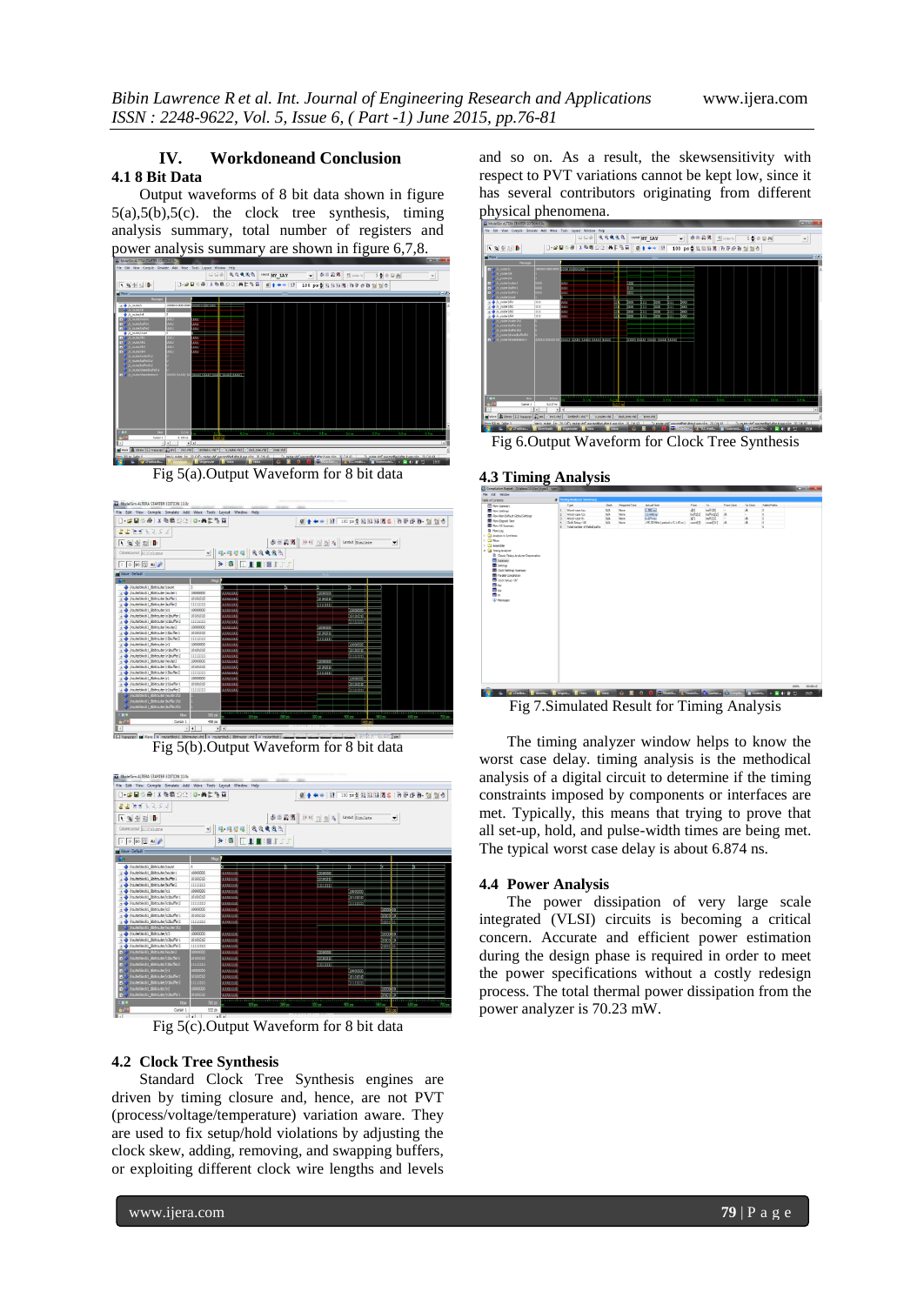

Fig 8. Simulated Result for Power Analysis

## **4.5 Numberof Elements**



Fig 9. Simulated Result for Number of Registers

From the Analysis and Synthesis Summary, we calculated the toal number of registers is 32 and total combination functions are 56. So that we can analyse the power and delay regarding how much registers and functions are used.

# **4.6 Shared Memory Architecture**



Fig 10. Simulated Result for Shared Memory Architecture

The above figure shows that the result of shared memory architecture. For all the counter, the memory was shared to reduce area and power. The usage of buffers getting reduced because we used common buffer to store same or unrepeated data.we can use limited amount of buffers. So, we can

achieve the minimum buffer sizing and power dissipation.

**4.7 Comparative Table**

| Data   | Delay      | Power<br>Dissipati | <b>Total</b><br>Logic | <b>Total</b><br><b>Register</b> |
|--------|------------|--------------------|-----------------------|---------------------------------|
|        |            | on                 | <b>Gates</b>          | $\boldsymbol{s}$                |
| 8 Bit  | $6.874$ ns | 70.23mw            | 32                    | 32                              |
| 16 Rit | $6.832$ ns | 72.01 mw           | 32.                   | 25                              |
| 32 Rit | 6.735 ns   | 79.85mw            | 32                    | 25                              |

Table 1 Comparison Table for Different Bit Data

# **V. CONCLUSION AND FUTURE WORK**

From the above table, we conclude that, when transferring 32-bit data has maximum power dissipation. But delay of 32-bit data is small, since delay and power dissipation have inversely proportional relation. The increased number of registers and logic elements will leads to experienced delay. The circuit or device is complex, when the number or logic gates and registers are increased. From the above comparison table, we know that, the hierarchical routing algorithm is better results than adaptive-z algorithm in terms of power, delay and number pf registers. Here, we calculated power dissipation, delay, number of logic gates and number of registers of 8-bit, 16-bit, 32-bit data using Hierarchical Routing and Adaptive Z algorithm and Compare the results by Quartus II (Model Sim) software. In future, we can give separate clocks for each node so that we can improve the data speed. Therefore we can avoid the unnecessary routing path so we can consume power.

# **Reference**

- [1]. "*High-performance and Fault-tolerant 3D NoC-Bus Hybrid Architecture Using ARB-NET- Based Adaptive Monitoring Platform*" by Amir-Mohammad Rahmani, Kameshwar Rao Vaddina, Khalid Latif, IEEE Transaction on computers, vol.63, No. 3, March 2014.
- [2]. "*TSV Redundancy: Architecture and Design issues in 3D IC*" ,April 2012 by Ang Chih Hsieh and Ting Ting Hwang
- [3]. L.Guang, E.Nigussie, P.Rantala, J.Isoaho *" Hierarchical Agent Monitoring Design Approach towards Self-Aware Parallel Systems-on-Chip*", ACM Trans. Embedded Computing Systems, vol 9, 2010.
- [4]. C.Rusu, L.Anghel and D.Avresky, "*RILM: Reconfigurable Inter Layer Routing Mechanism for Three-Dimensional Multi-*